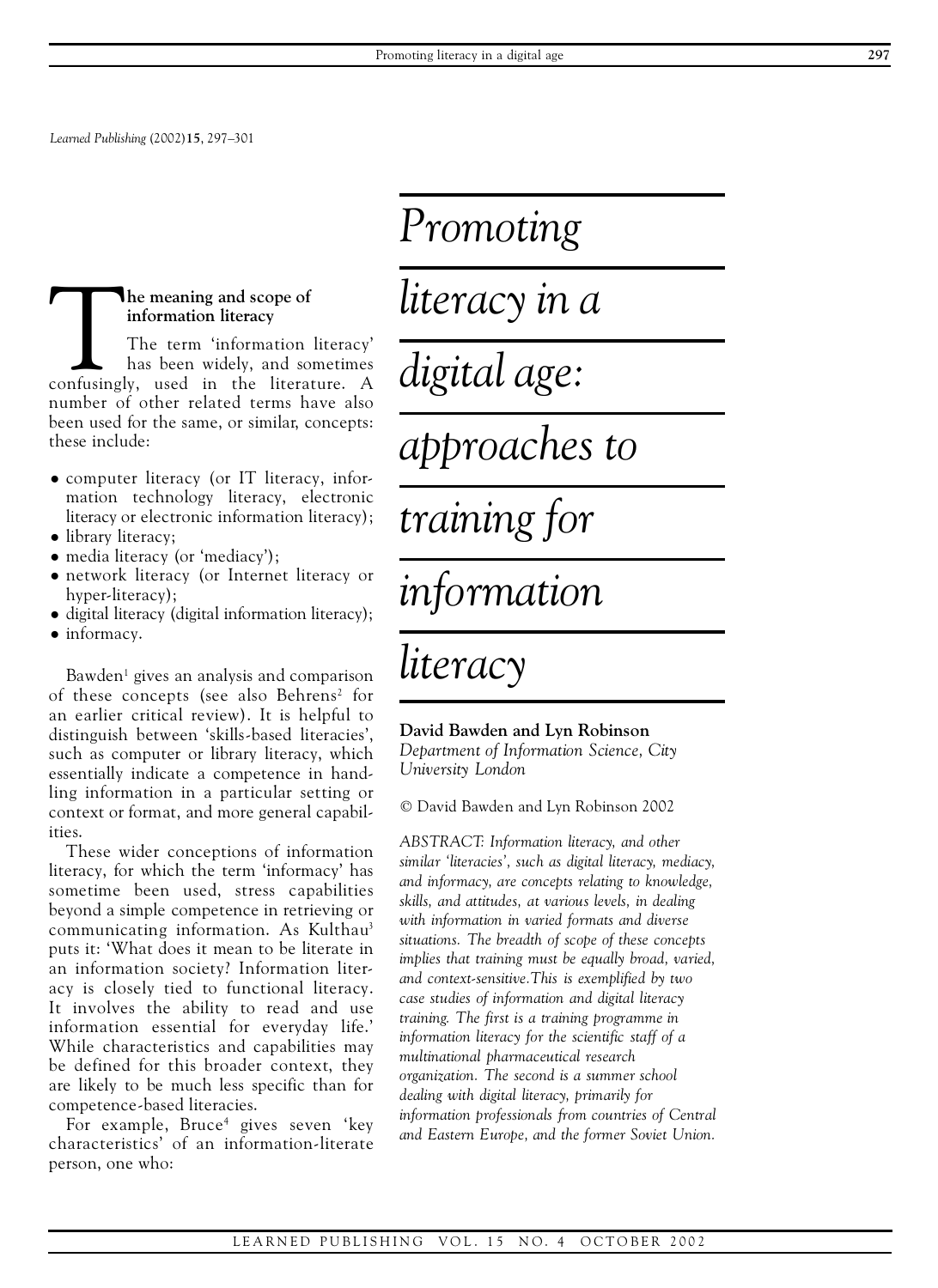- <sup>d</sup> engages in independent, self-directed learning;
- $\bullet$  uses information processes:
- uses a variety of information technologies and systems;
- $\bullet$  has internalized values that promote information use;
- has a sound knowledge of the world of information;
- approaches information critically;
- has a personal information style that facilitates his or her interaction with the world of information.

*understanding, meaning, and context must be central*

Similarly, Rader<sup>5,6</sup> argues that the information-literate citizen will be characterized by an ability to acquire and use information appropriate for any situation, within or beyond a library, both locally and globally, so that information-literate people will be able to:

- survive and be successful in an information/technology environment;
- lead productive, healthy, and satisfying lives in a democratic society;
- deal effectively with rapidly changing environments;
- ensure a better future for the next generation;
- find appropriate information for personal and professional problem solving;
- have writing and computer proficiencies.

Other terms that have been used to describe these broad capabilities include 'digital literacy',<sup>7</sup> which emphasizes the use of digital information, but also the enduring value of print, and 'mediacy'8–10 which emphasizes an ability to deal with information in different media, according to individual traits and learning styles.

Overall, it is best to understand information literacy as something much broader than an enhanced form of computer skills, or of bibliographic instruction. To deal with the complexities of the current information environment, in particular the new forms of information products generated in the move to a largely digital information space, a complex and broad form of literacy is required. It must subsume all the skill-based literacies, but it cannot be restricted to them. Nor can it be restricted to any particular technology or set of technologies, and understanding, meaning, and context must be central to it.<sup>1</sup>

This implies that training for information literacy must be correspondingly broad, and must take different forms according to its context. We now illustrate this point with two case studies.

#### **Case study 1**

This example involves the planning, implementation, and evaluation of a training programme in information literacy for research workers in a multinational pharmaceutical company. This area is well-known as particularly 'information intensive', with an unusual variety and sophistication of information needs, sources, and systems.<sup>11</sup> In this particular situation, the sheer variety of systems and sources available was posing problems for effective use, particularly as familiar printed journals and reference sources were supplemented and replaced by digital equivalents.

The programme was designed for both UK and US sites of the organization. It was intended that, ultimately, all research workers would undergo this training, which would be a certificated competence.

Since computer literacy is already a required competence within this organization, with its own well-developed training programmes, this background could be assumed. The training programme was based around a working definition of information literacy, appropriate to the scientific research environment, as being the ability to:

- articulate information requirements;
- identify the best resources to meet them;
- develop effective search and navigation strategies;
- <sup>d</sup> evaluate, manipulate and use resulting information.

The programme then covered the whole of a 'knowledge spiral':

- recognition of a need for information;
- choice of appropriate sources;
- information retrieval:
- $\bullet$  evaluation of retrieved information;
- organization of information;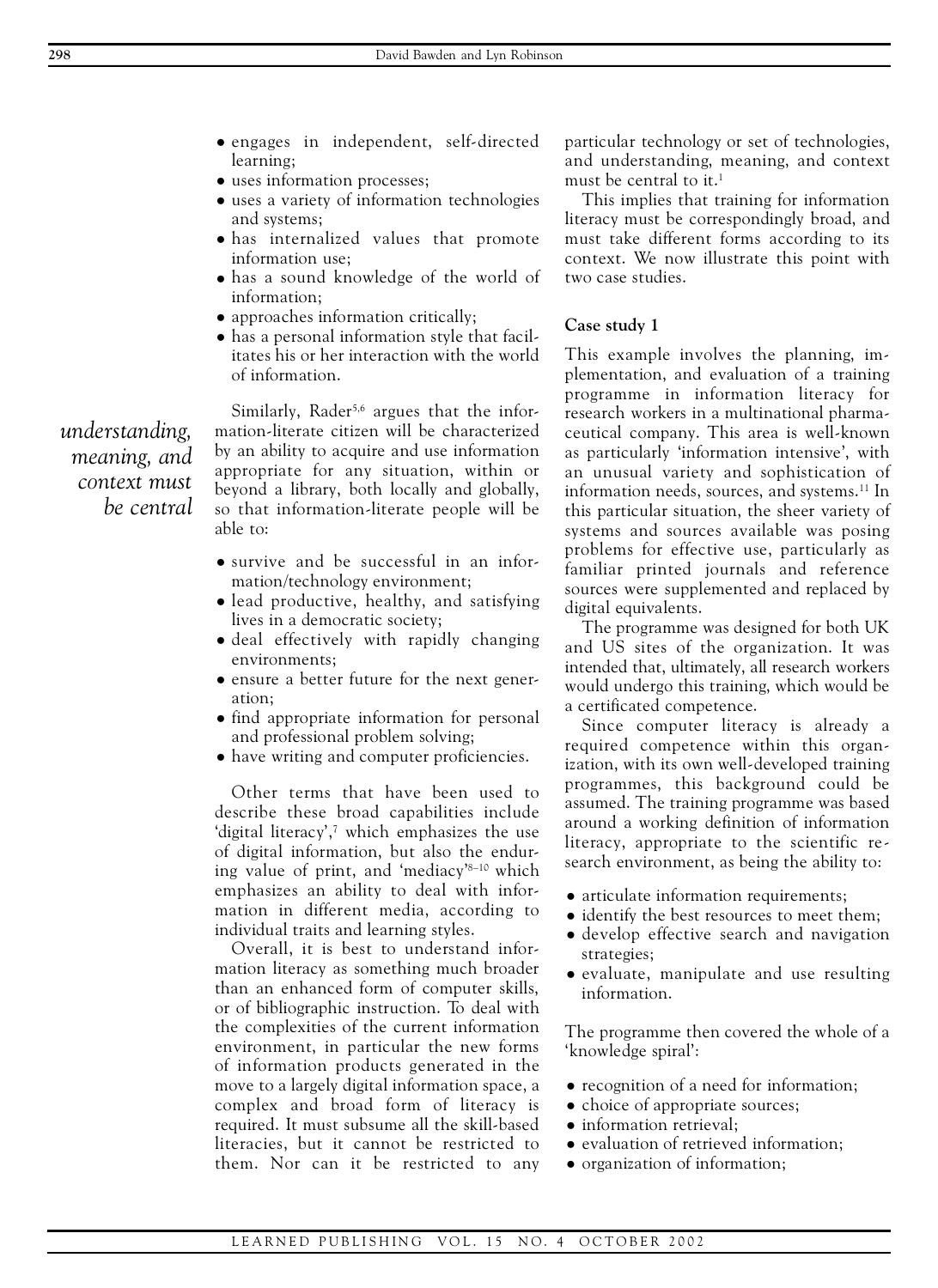- manipulation and processing of information;
- communication and storage of information;
- effective use of information.

(It is a spiral in that the use of information generally leads back to a need for more information, thus 'closing the circle'. Since knowledge has increased, however, the participant is at a 'higher' level; hence a spiral rather than a circle.)

The programme comprises eight short 'modules', each covering on the aspects noted above. The materials developed for these may be delivered in a conventional training format, in a half-day or full-day course, or may be made available for selflearning on the organization's intranet. Both types of training were provided, and both had their own advantages. They were supported by a variety of aids, including subjectbased guides to resources and searching, and matrix of information sources and appropriate uses, and intranet-based guides to key sources and information processes.

A detailed evaluation of the initial version of this training programme was carried out with three groups within the organization, leading to modifications and improvements to the material and delivery methods. These evaluations included a variety of tools, from interviews with participants and their managers, and participants' self-assessment of their capabilities, to analysis of use of information systems pre- and post-training. Over 90% of participants were positive about the programme.

One of the issues with this programme was that, while general principles might be constant, the specifics of types of information needed, relevant sources and systems, nature of processing involved, criteria for evaluation, etc., are very different. This meant that the each module had to be constructed as a 'skeleton' of general principles and good practice, which were then illustrated and exemplified with appropriate material for each discipline and area being considered. This is an illustration of the general (unsolved) question: to what extent is information literacy a topic in its own right, and to what extent must it be embedded in the knowledge of a particular subject, or the specifics of a particular kind of problem? It is interesting to note that this problem emerges within what might be thought of a very tightly focused information environment – a single organization, with a variety of scientific disciplines relating to drug discovery and development.

It is also worth noting that training on 'traditional' and specific library/information issues – such as choice of resources and effective search strategies – was considerably easier to provide, and to assess and evaluate, than broader aspects, such as effective use of information and identification of information need.

#### **Case study 2**

This example relates to a summer school training course in information literacy for information professionals, largely from Central and Eastern Europe, and the former Soviet Union, but also from countries such as Haiti, South Africa and Pakistan. Part of the Summer University of the Central European University, Budapest, $12$  the course attracts a variety of information professionals from across the region, including librarians, archivists, IT managers, resource managers, journalists, and teachers.

Digital literacy, by and for library/ information professionals, is also supported through a network of training centres throughout the region served by the summer school, as part of the information activities of the Open Society Institute, supported by the philanthropist George Soros.13,14 With a primary remit for professional development of library/information workers, these centres are now helping the promotion of information literacy for the development of civil society.<sup>15</sup> Information provision in this region is going through a period of transition, with the problems in supply of traditional resources, due to economic and structural factors, being to some extent offset by provision of networked information and electronic resources – an example being the EiFL Direct electronic journal and database initiative.<sup>16</sup>

The summer school was first held in 1997 as a course strongly centred on the use of *each module had to be constructed as a 'skeleton' of general principles and good practice*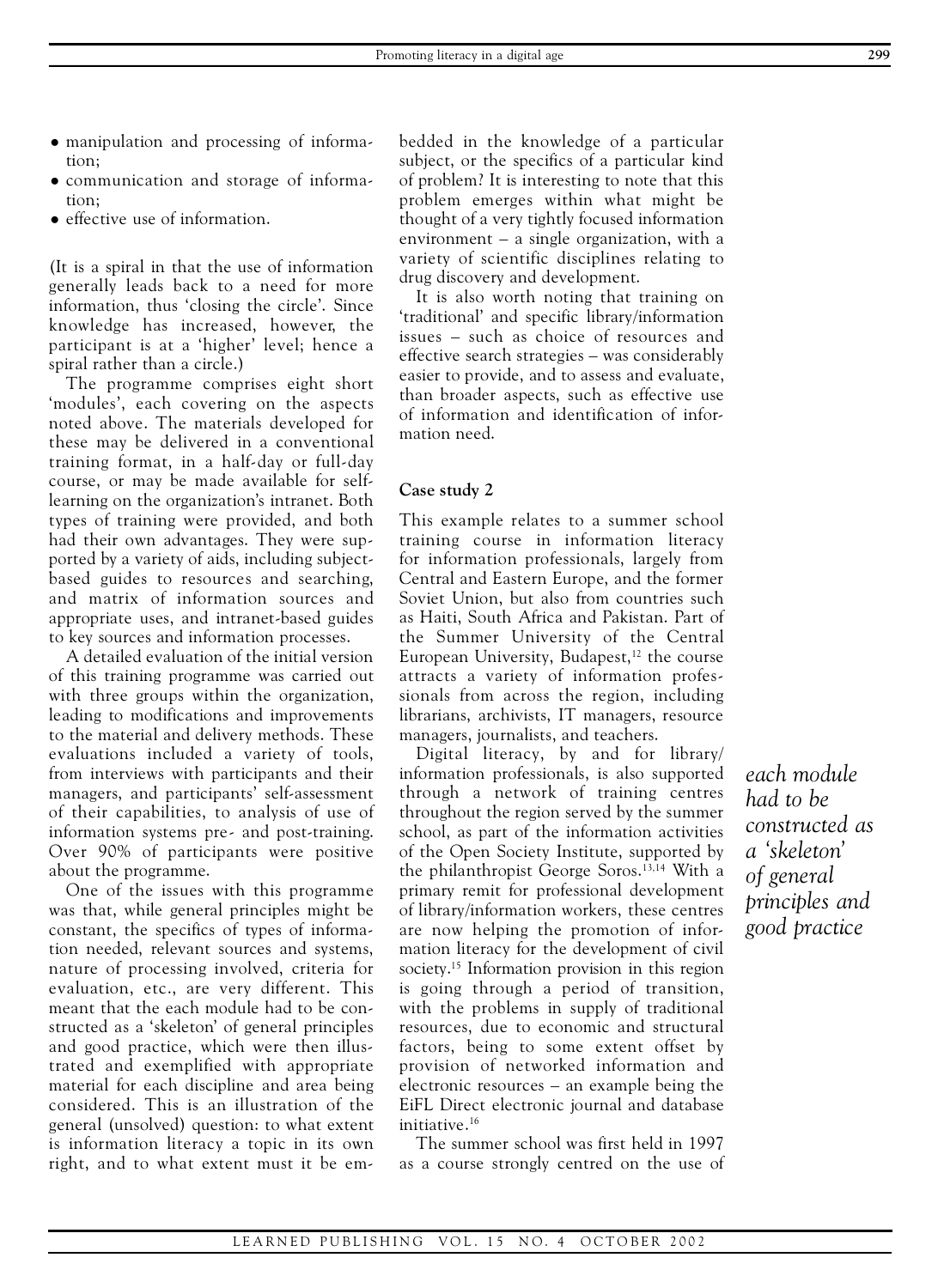the Internet, and particularly effective retrieval of information, and evaluation of information. Over time, its scope expanded. Initially, the publication and communi cation of information by electronic means were included. Latterly, the course has covered more general topics of digital literacy in open societies, with a particular emphasis on critical thinking, on the importance of metadata, and on the information professional as a promoter of information literacy, and of the role of libraries in this context. The principal topics included in the 2001 course give an indication of its scope:

- Nature of digital literacy
- Information and communication technologies
- The library in society
- Information resources
- Digital information in libraries
- Finding and accessing information
- Evaluating and organizing information
- Training the trainer
- Libraries in the digital age
- Digital literacy in open societies

*A central theme for this course has been 'critical thinking'*

Between 1997 and 2000, the summer school used 'conventional' teaching and learning methods – lectures, seminars, practical classes, student presentations, etc. – over a two-week period.<sup>17</sup> In 2001, it was adapted to a largely e-learning mode, via the Internet.<sup>18</sup> Students used a Web based learning environment (webCT) for access to material, with communication by email, discussion lists, etc. A one-week 'face-to-face' period was used largely for discussion sessions, professional visits, and similar activities. In this way, ideas of digital literacy were illustrated in practice and by example, as well as by didactic teaching.

A central theme for this course has been 'critical thinking', sometimes taken as a central aspect of information literacy. This term has been used with diverse meanings: see, for example, Arp's discussion of the matter.<sup>19</sup> A useful summary is that of Gibson and Meade, $20$  who suggest that it is 'a disciplined process of:

- asking informed questions
- <sup>d</sup> posing problems in various ways before attempting to solve them
- examining assumptions
- solving ill-structured, messy, 'real-world' problems
- evaluating sources of information
- assessing the quality of one's own thinking and problem-solving'

plus, crucially, the ability to create mental frameworks to give context to the mass of information which may be available on the subject at hand.

As with case study 1, it was easier to provide training on aspects such as use of search engines and Web page design than on societal and individual issues. These have been largely dealt with by discussion, example, and the participants' own reflection.

#### **Conclusions**

These two case studies illustrate the diversity of approaches which must be considered for effective training in information literacies. One is based in a tightly focused research environment, and deals with complex systems for handling scientific information. The other is based in a much more open environment, taking participants from widely differing backgrounds, and dealing with 'softer' issues of critical thinking, and the role of information within society.

The case studies show how some general principles of information literacy can be identified, and used in training. They also show how these must be contextualized, illustrated with very different examples, and presented in a very different way, to meet the needs of different groups of learners. In this way, they reflect the breadth and scope of the information literacy concept, and the challenge for trainers and facilitators in this subject.

#### **Note**

An earlier version of this paper was presented at IOLIM 2001: D. Bawden and L. Robinson, Training for information literacy: diverse approaches, in *Proceedings of Online Information* 2001, Oxford: Learned Information, pp. 87–90 (paper presented 5 Dec. 2001).

#### **References**

- 1. Bawden, D. Information and digital literacies; a review of concepts. *Journal of [Documentation](http://www.ingentaconnect.com/content/external-references?article=/0022-0418^282001^2957:2L.218[aid=1991946])* 2001:57(2), [218–59.](http://www.ingentaconnect.com/content/external-references?article=/0022-0418^282001^2957:2L.218[aid=1991946])
- 2. Behrens, S.J. A conceptual analysis and historical